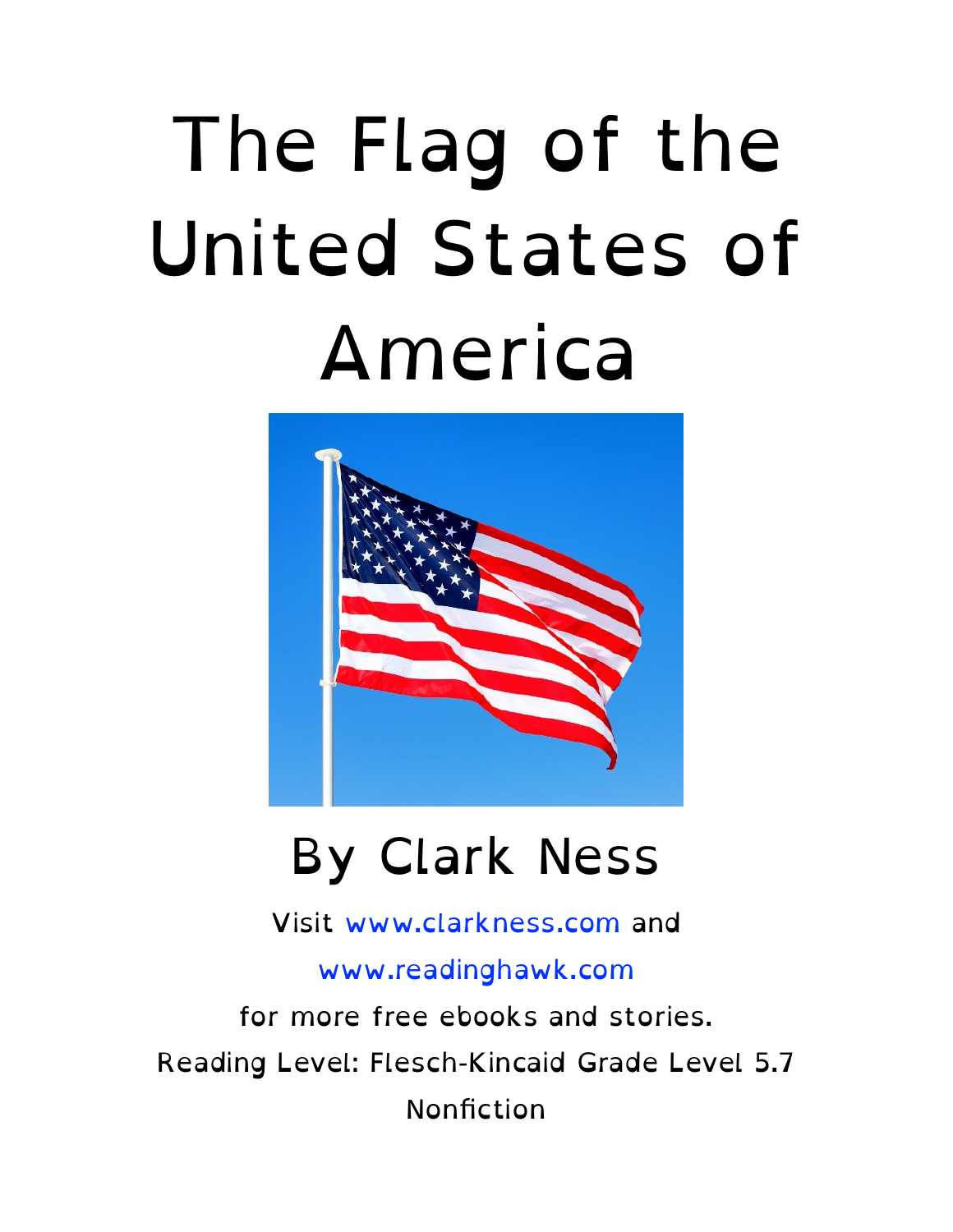

#### I live in the United States of America. The United States of America is my country.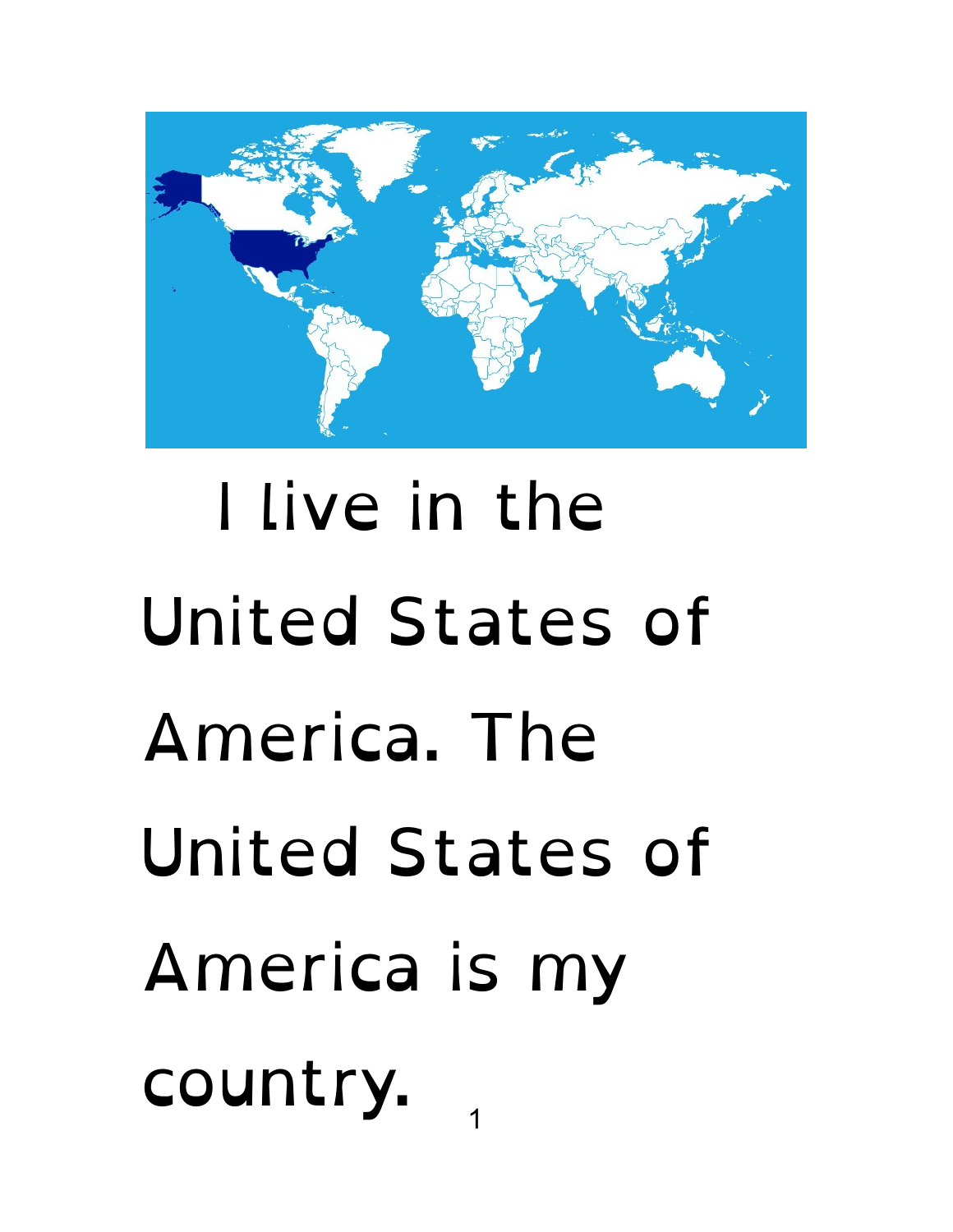

# Most of the United States of America is in North America.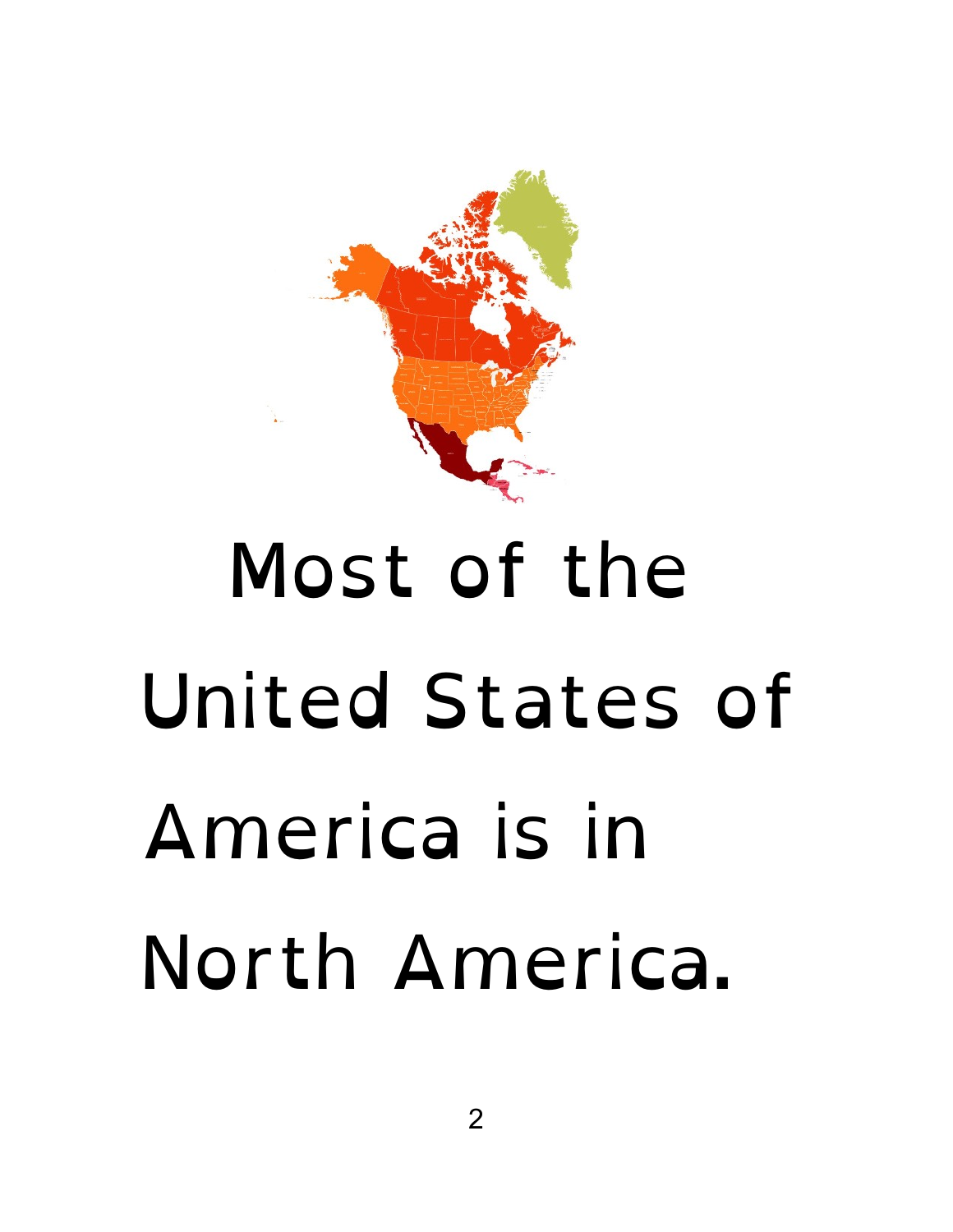

# There are many countries in North America. Each country has a flag.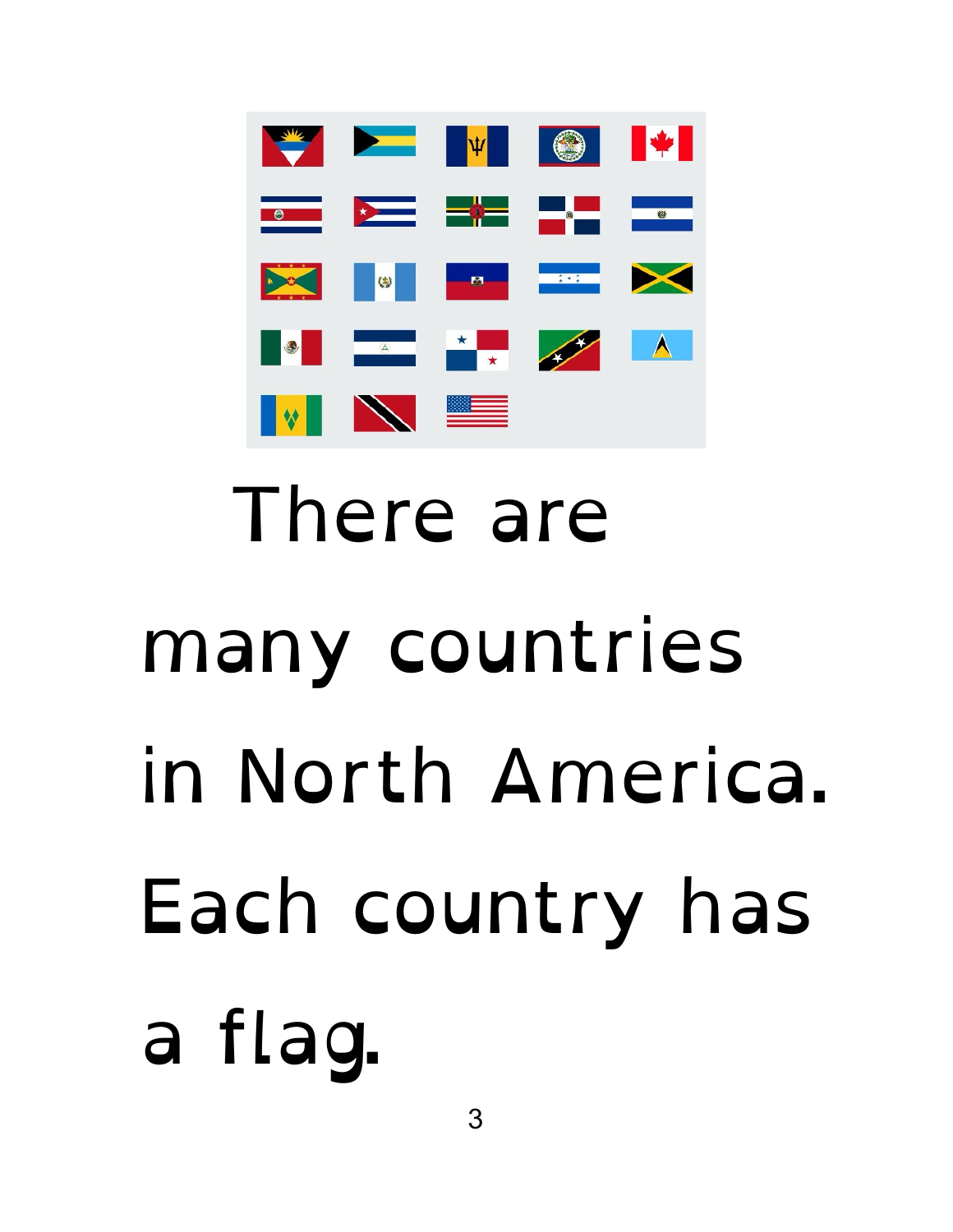

# The United States of America has a beautiful flag.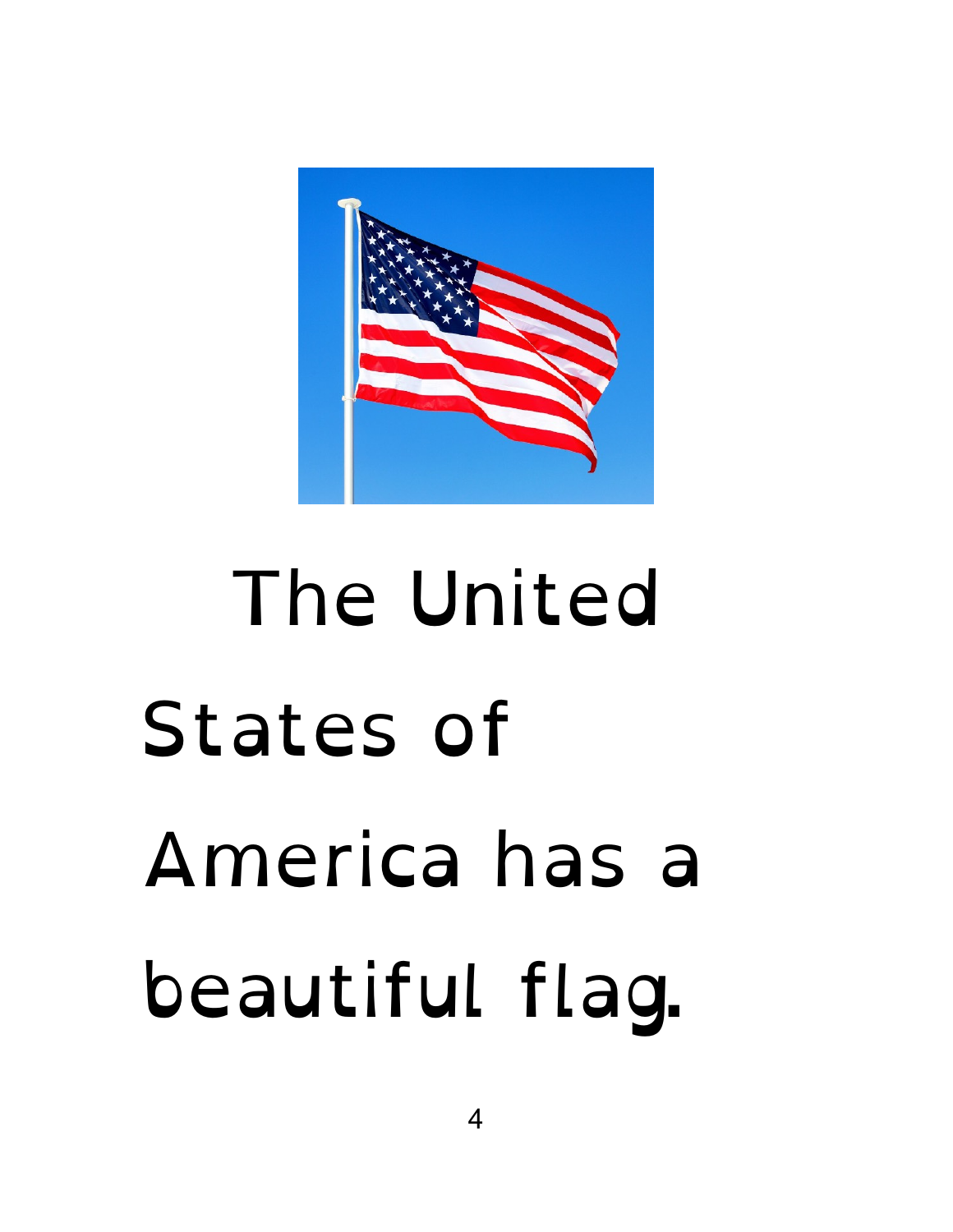

### The colors of our flag are red, white, and blue.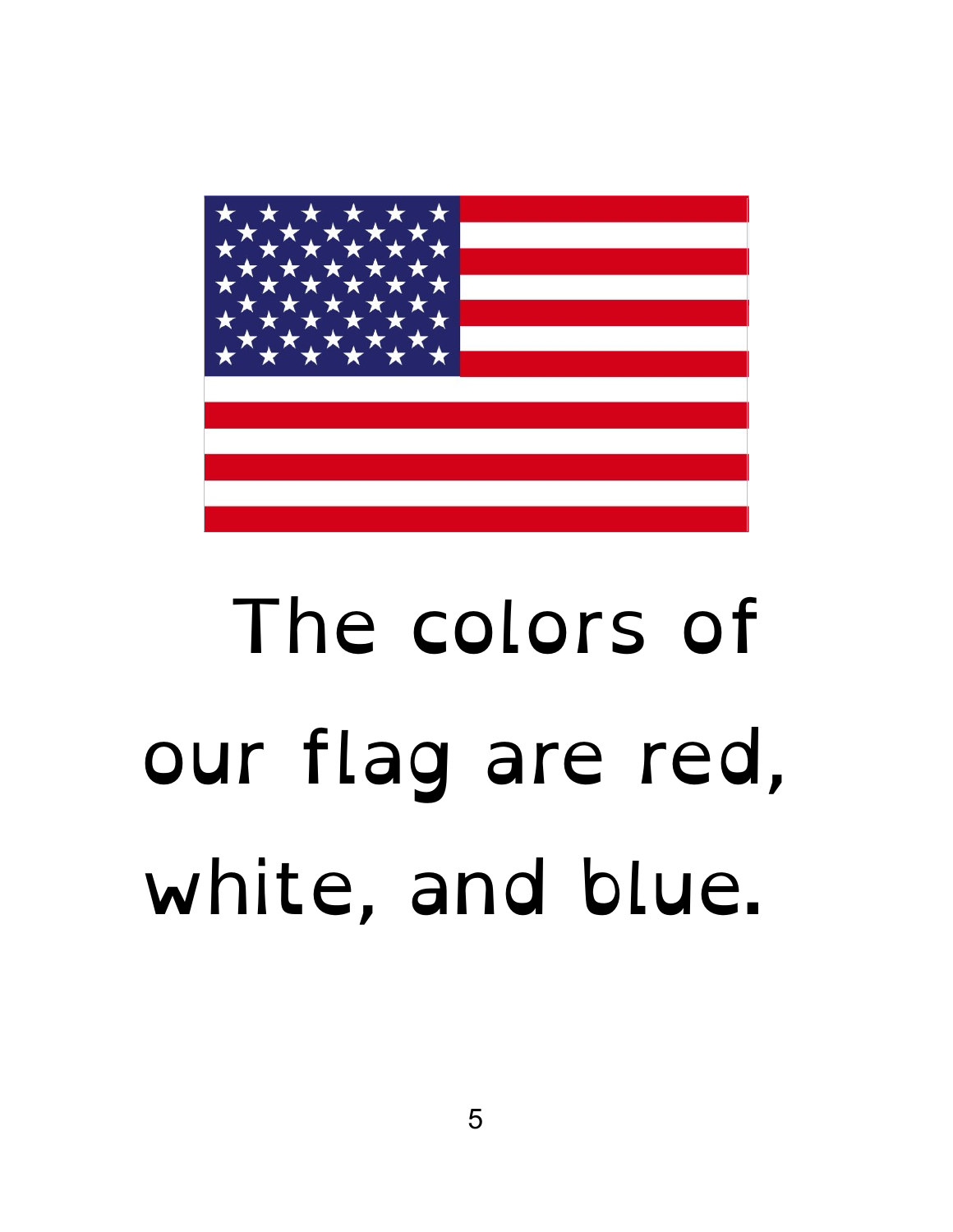

# There are 50 stars and 13 stripes on our flag.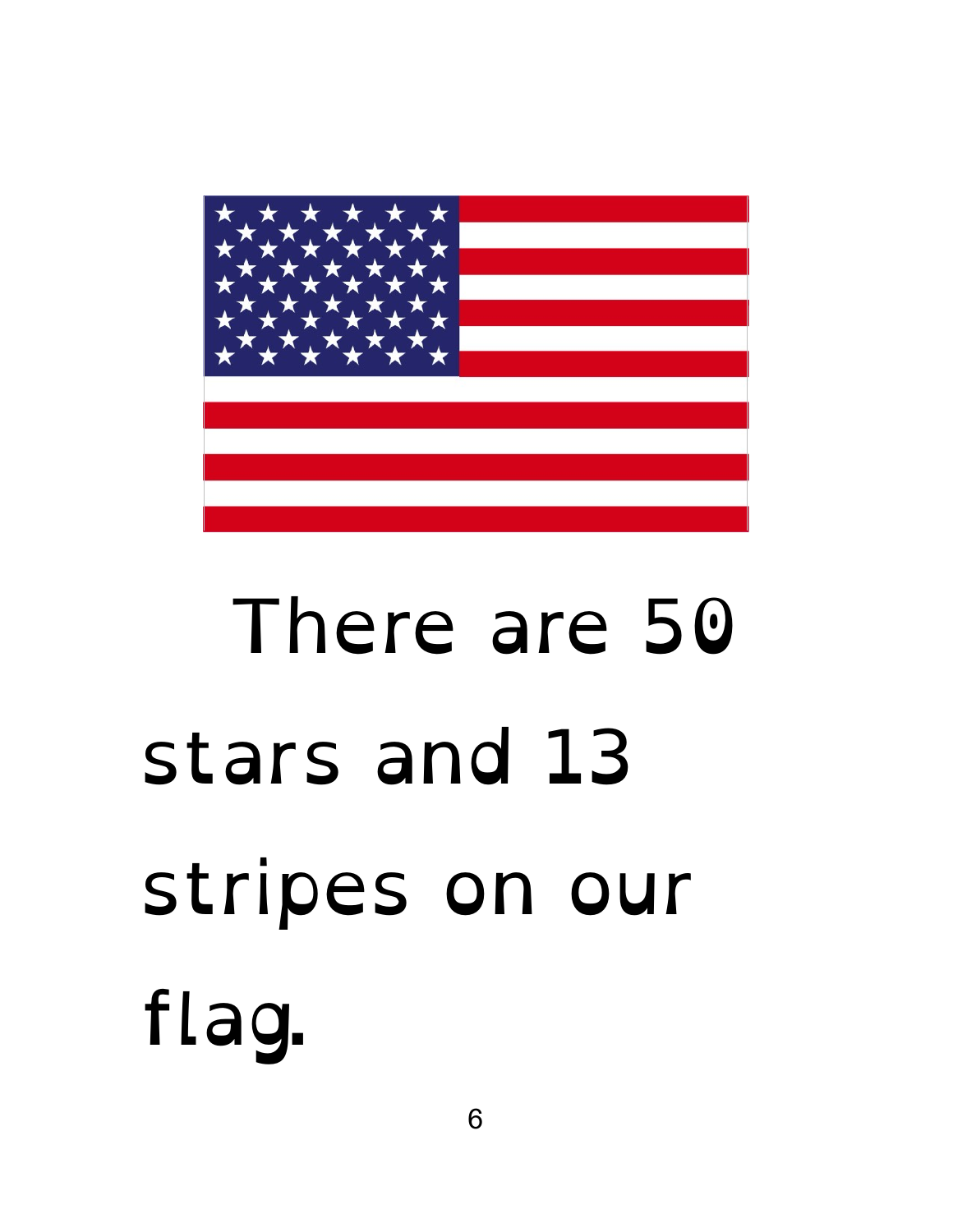

# I proudly display the flag of the United States of America at my home.